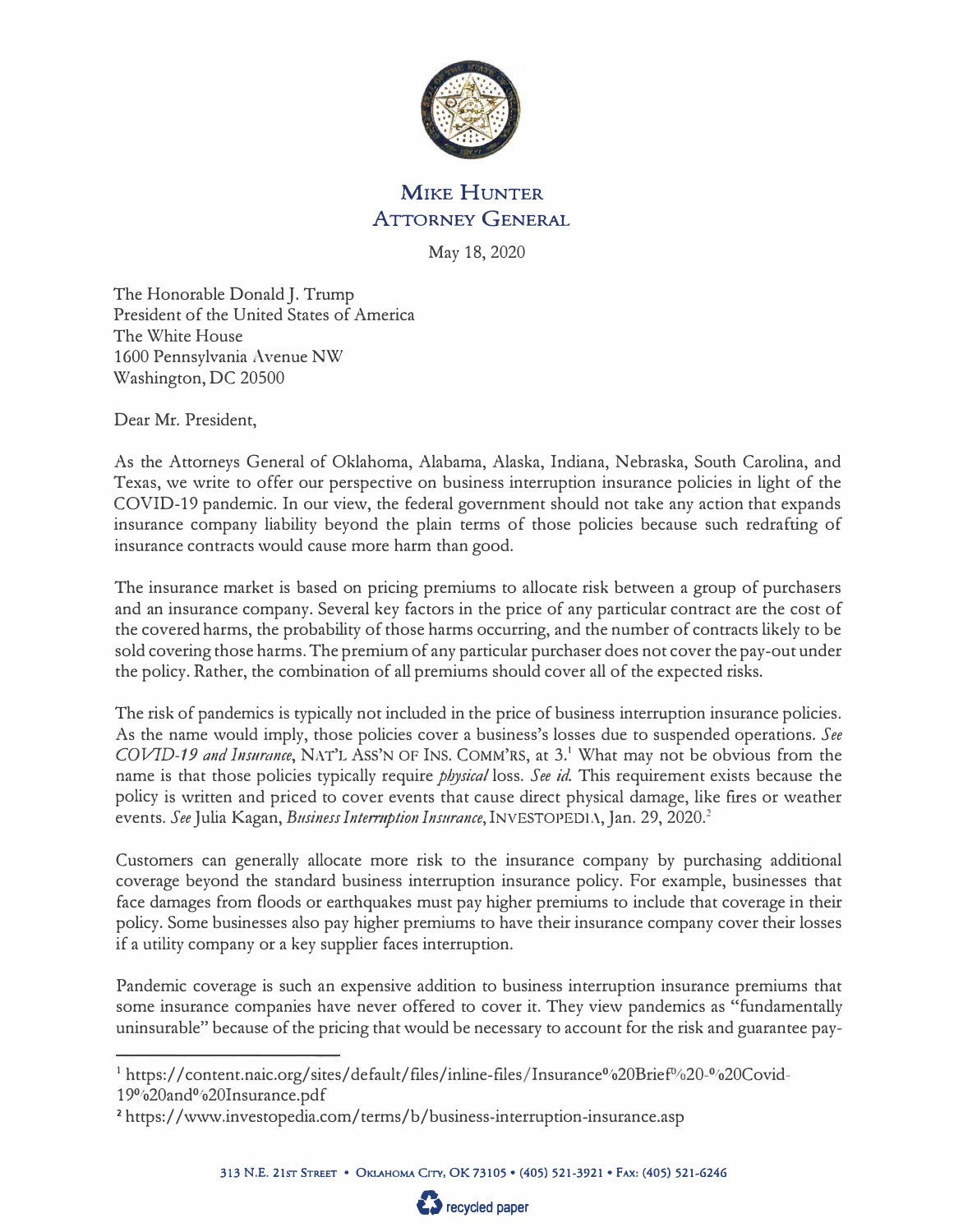outs to anyone affected. See, e.g., Kurtis Ming, *Coronavirus Battle: Chef Thomas Keller Suing Insurance Compmry For Den\_)'ing Claim,* CBS SACRAMENTO, Apr. 17, 2020.**<sup>3</sup>**Thus, after SARS affected businesses in 2002-2003, most insurance companies revised their policies or added exclusions to confirm that their policies do not include coverage for communicable diseases. *See* Credit FAQ: How COVID-19 Risks Factor Into U.S. Property/Casualty Ratings, S&P Global, Apr. 27, 2020.<sup>4</sup>

Other insurance companies viewed pandemics as insurable and have calculated a commensurate high premium for customers that wanted to add that coverage to their agreement. *See W'inbledon Shows How Pandemic Insurance Could Become Vital for Sports, Other Events, Insurance Journal, Apr. 13, 2020.* As you are no doubt aware, such a policy was purchased by the organizers of the Wimbledon tennis tournament, who paid the high premium of \$2 million per year for seventeen years of coverage. *See id.*  Both they and their insurance company allocated the risk between them, and now the insurance company will pay almost \$142 million to honor that agreement. *See id.* 

Our concern is that certain parties are trying to alter the terms of these clear business interruption policies. We believe that a legal system must honor the contractual aspect of any insurance policy to protect the availability of insurance at affordable prices for everyone. If a business paid for pandemic coverage, we would not hesitate to hold accountable any insurance company that unfairly avoided paying the amount owed under the contract. But if a business paid for a policy that *excluded* pandemic coverage, government officials should not force insurance companies to give that business a benefit it did not purchase under the contract.

We recognize that certain business interruption insurance policies may not fall into a clear category. While most insurance companies have explicit exclusions regarding communicable diseases, some businesses have indicated their policies do not explicitly address communicable diseases or pandemics. If that is true, we trust that those few cases can be resolved in view of the price paid and a fair reading of the policy language at issue, as one normally would engage in contract interpretation.

A critical aspect of the rule of law in our society is creating the stability that comes from knowing that laws and contracts will be enforced as written, not according to what we wish they said after-the-fact. Altering insurance law to cover all pandemic claims under business interruption policies would devastate the capital stores for paying other insurance claims. The cost of coverage for all small businesses with fewer than 100 employees is between \$255 billion and \$431 billion per month of the pandemic. See APCIA Releases Update to Business Interruption Analysis, AM. PROP. CASUALTY INS. ASS'N, Apr. 28, 2020.<sup>6</sup> Covering all small businesses with fewer than 500 employees involves even larger claims, of \$393 billion to \$668 billion per month. *See id.* Just two months of coverage for the pandemic could require more than the entire \$800 billion surplus cash of all U.S. home, auto, and business insurers. *See id.* 

The resulting harm from draining those cash reserves would undermine any benefit of covering pandemic claims. Businesses in our states cannot afford the drastic increase in premiums that would be needed to recover funds after that large pay-out.

<sup>&</sup>lt;sup>3</sup> https://sacramento.cbslocal.com/2020/04/17/coronavirus-thomas-keller-insurance-claim-denied/

**<sup>4</sup>**https:/ /www.spglobal. com/ ratings/ en/ research/ articles/200427-credit-faq-how-covid-19-risksfactor-into-u-s-property-casualty-ratings-11454312

<sup>&</sup>lt;sup>5</sup> https://www.insurancejournal.com/news/international/2020/04/13/564598.htm

<sup>&</sup>lt;sup>6</sup> http://www.pciaa.net/pciwebsite/cms/content/viewpage?sitePageId=60522